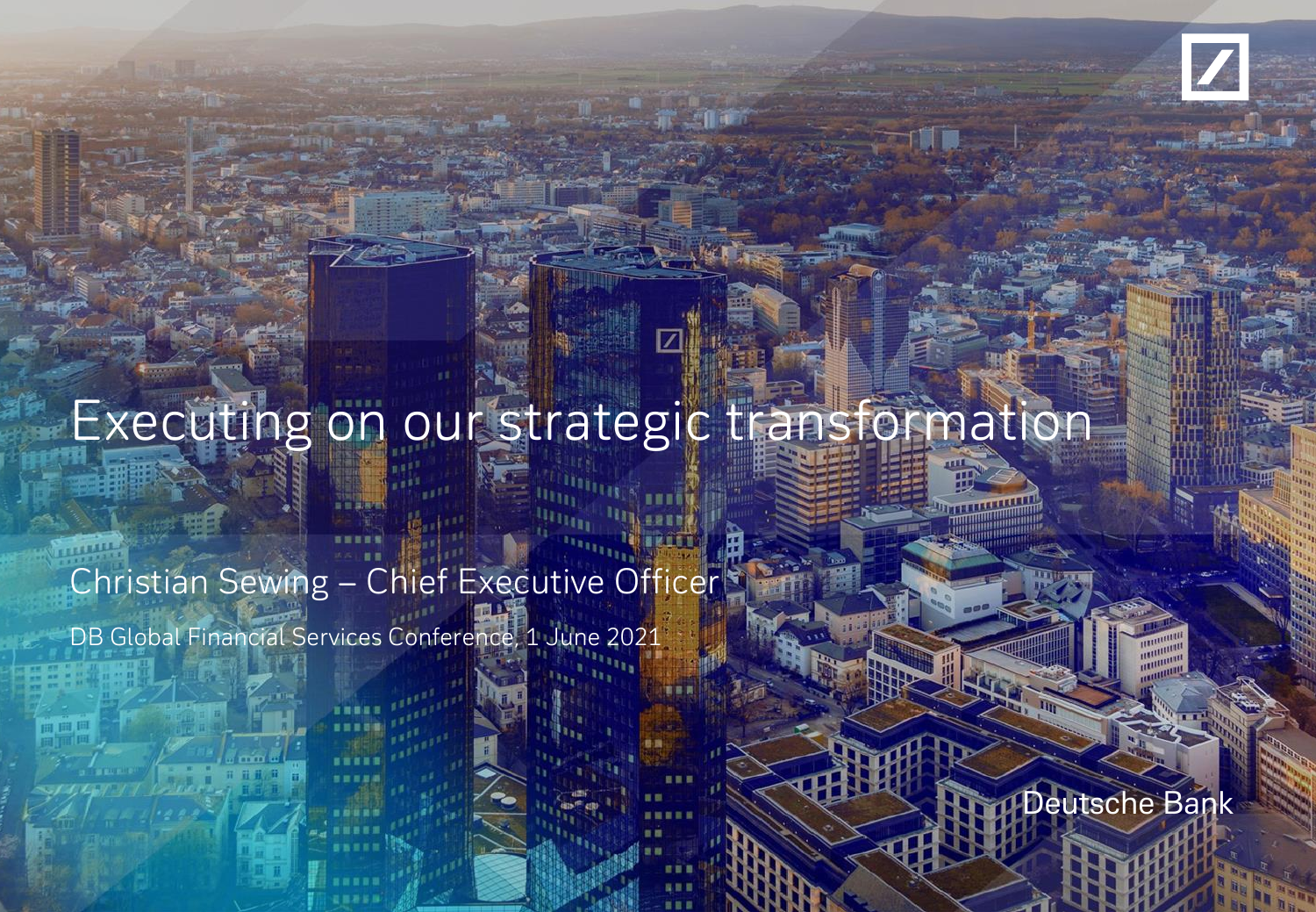## Summary



Continued progress on strategic priorities

Strong profitability driven by ongoing revenue improvement at Group and Core Bank

Disciplined cost control

Robust balance sheet combined with prudent risk management

Focus on investments in technology and controls

Brought forward € 200bn sustainable finance target date by two years to end of 2023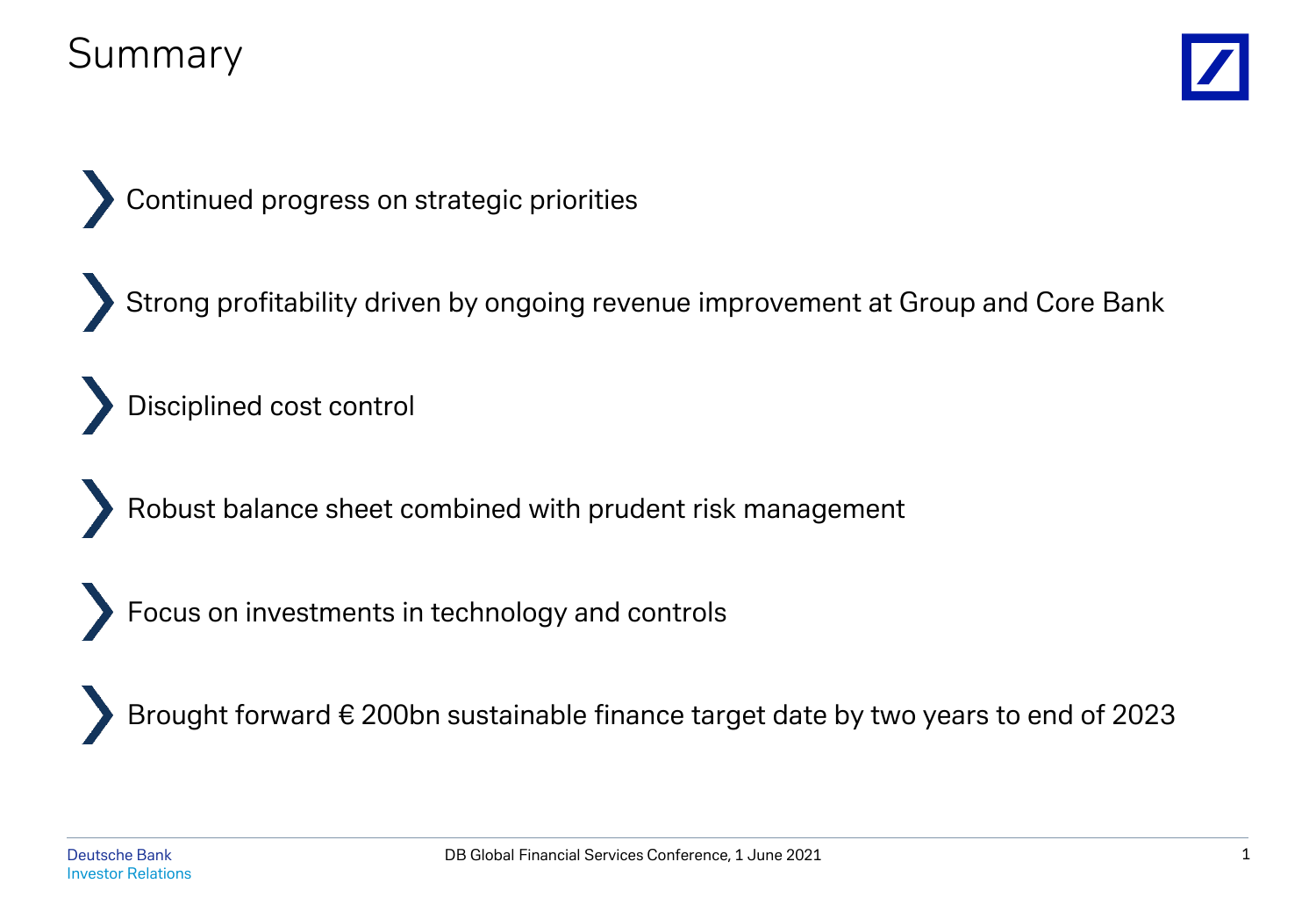#### We have made material progress





(1) Data as of September 2020. Leading defined as top 5 except for Corporate Bank defined as top 6 market position; IB source: McKinsey data<br>(2) Adjusted costs excluding bank levies and transformation charges related to th (2) Adjusted costs excluding bank levies and transformation charges related to the strategic announcement on 7 July 2019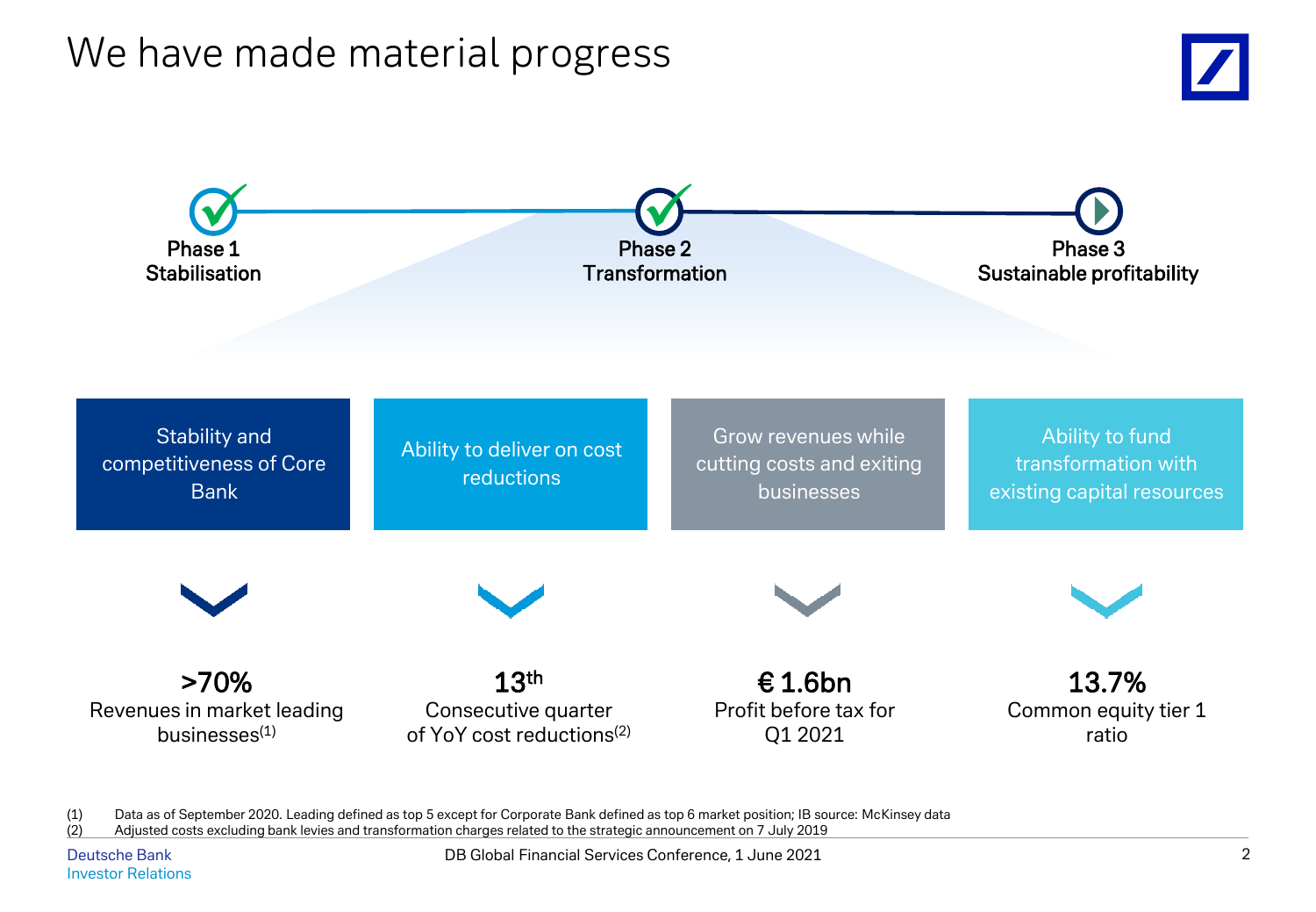# Strategic transformation drives higher profitability

Last 12 months (LTM) adjusted profit (loss) before tax<sup>(1)</sup>, in  $\epsilon$  bn, unless stated otherwise





(1) 2019 figures based on reporting structure as disclosed in 2020 annual report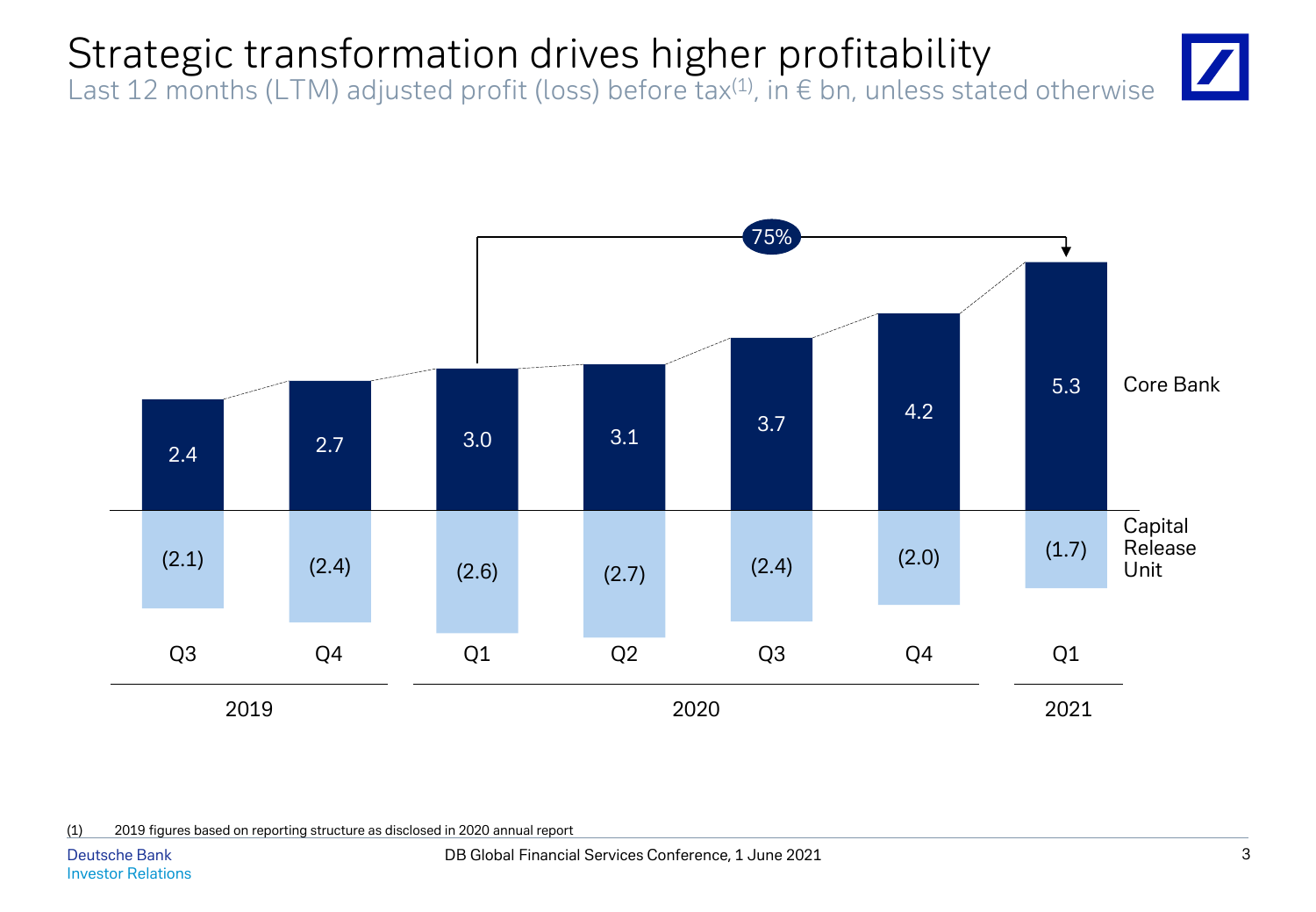# Cost discipline continues for the 13<sup>th</sup> consecutive quarter

Adjusted cost excluding transformation charges<sup>(1)</sup>, in  $\epsilon$  bn



(1) Adjusted costs excluding bank levies and transformation charges related to the strategic announcement on 7 July 2019. No transformation charges in 2018. Q1 2021 reported noninterest expenses: € 5.6bn

(2) For Q1 2021 including unexpected deposit guarantee scheme premium of  $\epsilon$  28m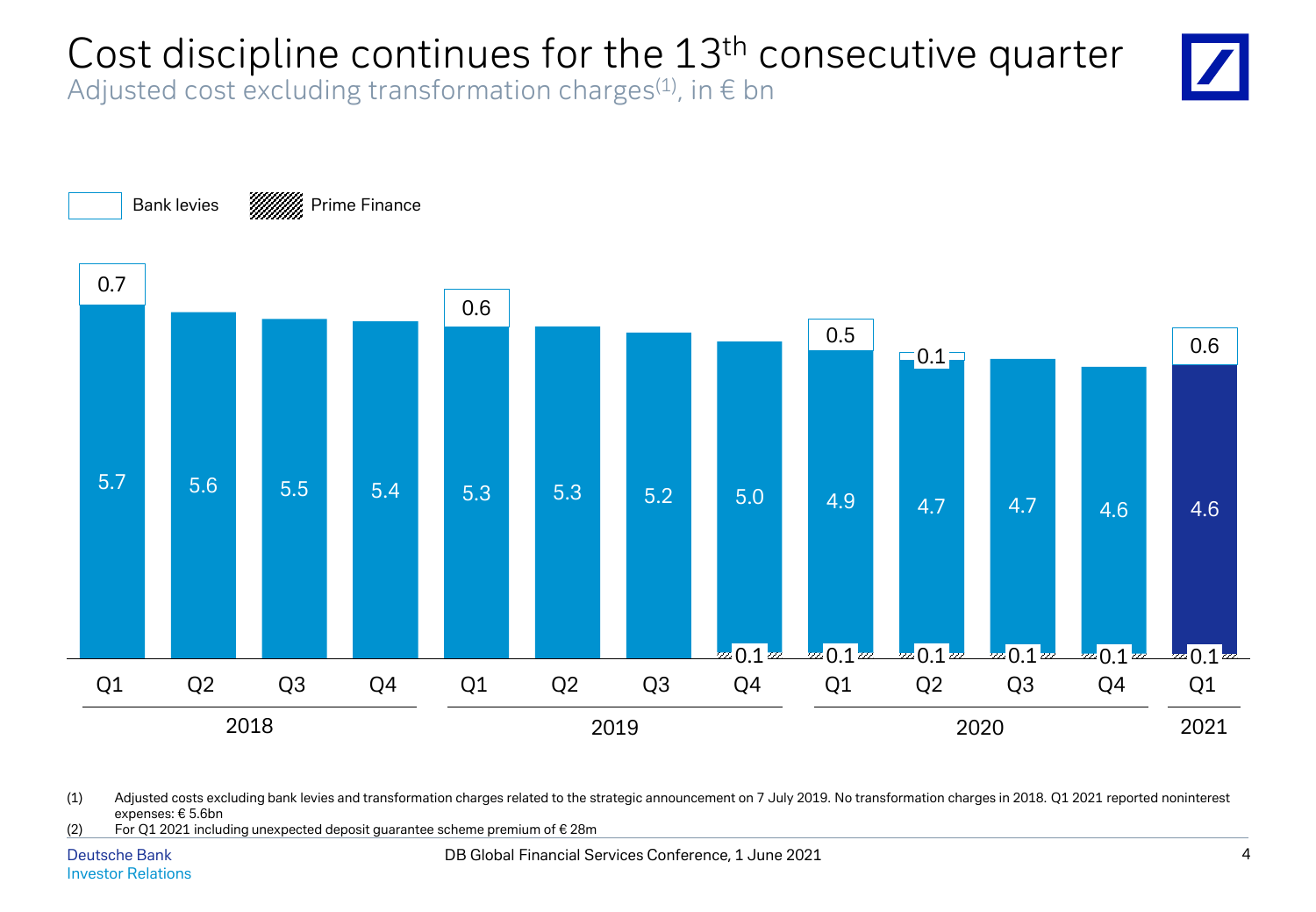#### Maintained strong balance sheet



|                                                                    | Q4 2020 | Q1 2021 |                                                        |
|--------------------------------------------------------------------|---------|---------|--------------------------------------------------------|
| <b>Common Equity Tier 1</b><br>capital ratio                       | 13.6%   | 13.7%   | 330bps above regulatory<br>requirements <sup>(1)</sup> |
| Liquidity reserves                                                 | € 243bn | € 243bn | Stable and high quality funding<br>base                |
| Liquidity coverage ratio                                           | 145%    | 146%    | € 70bn above regulatory<br>requirements                |
| <b>Provision for credit losses</b><br>(bps of average loans) $(2)$ | 23      | 6       | Improved macroeconomic<br>environment                  |

(1) Maximum distributable amount of 10.4%<br>(2) Quarterly provision for credit losses annual

Quarterly provision for credit losses annualized as bps of average quarterly loans gross of allowance at amortized cost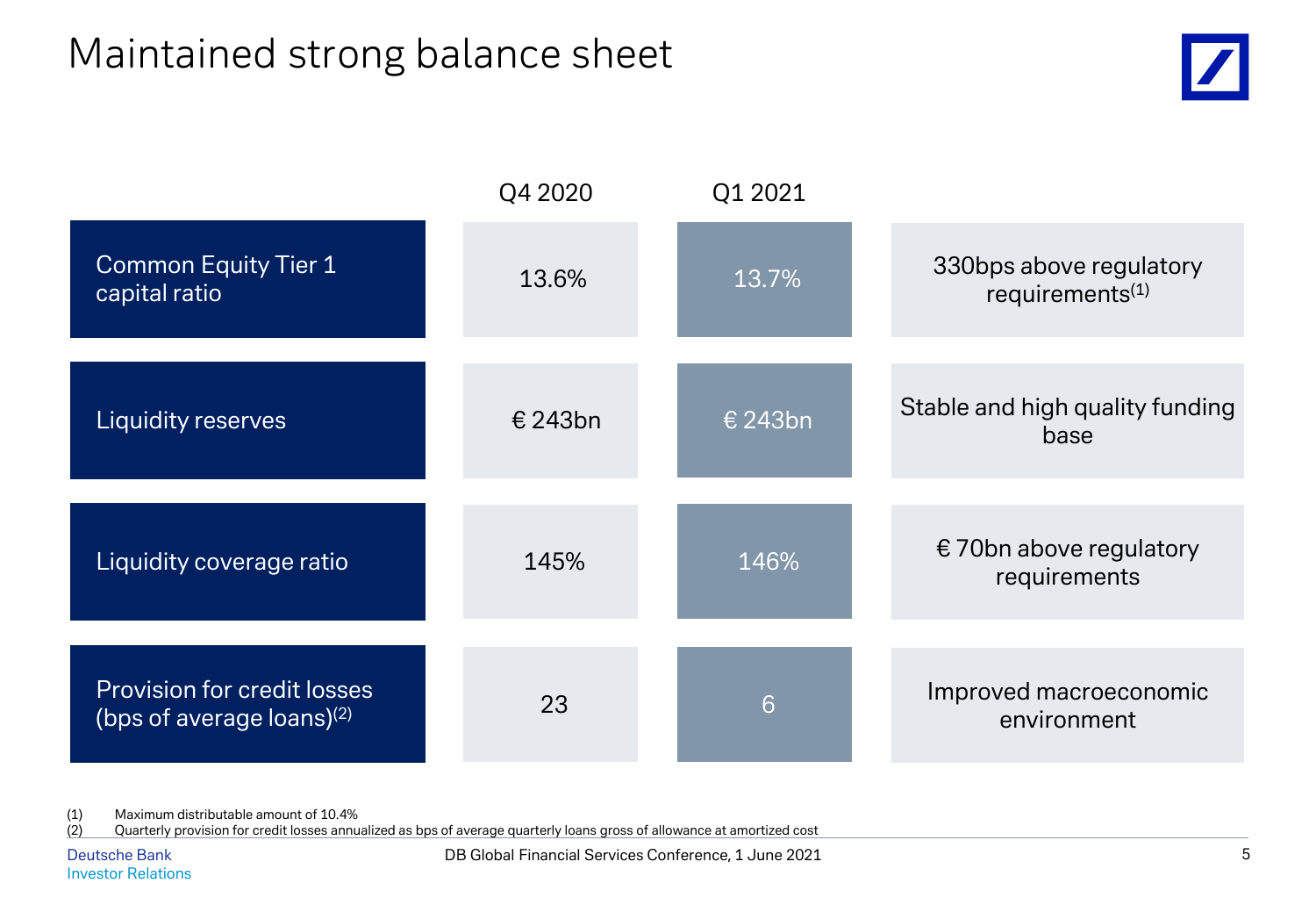## Disciplined risk management

In € bn, unless stated otherwise



#### 1.4 0.5 0.7 1.8 0.1 2016 2017 2018 2019 2020 Q1 2021 32 13 13 17 41 **Provisions for credit losses** In bps of average loans $(1)$ 6



Credit risk Market risk Market risk Market risk Market risk



**Market risk trading economic capital**<sup>(2)</sup>

#### Liquidity risk **Non-financial** risk<sup>(3)</sup>



(1) Loans gross of allowance at amortized cost

(2) Sum of traded market risk economic capital and traded default risk economic capital; scope includes fair value banking book

(3) For risk management purposes, operational risk includes legal risk arising from loss events for operational shortcomings but excludes business and reputational risk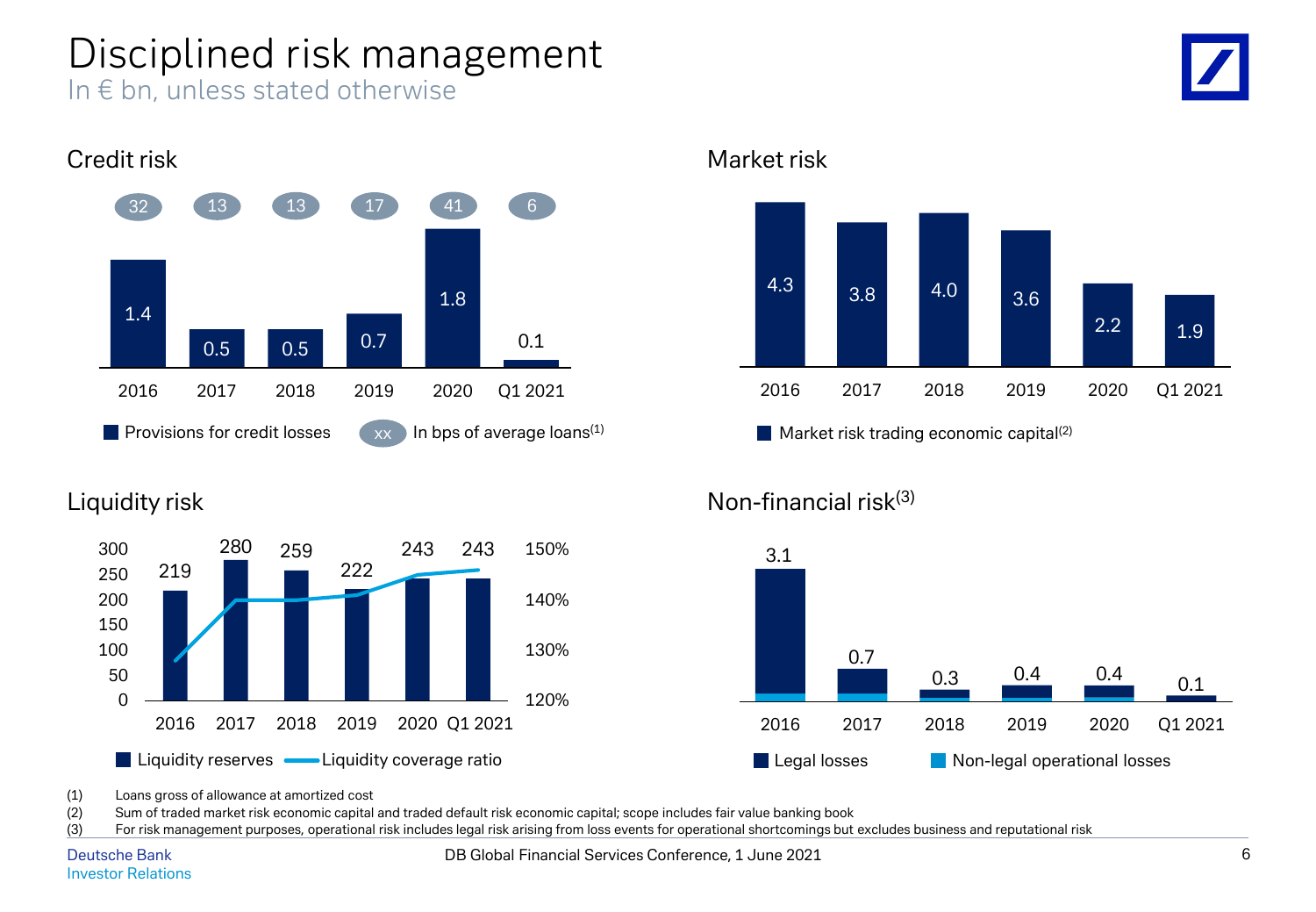

| $\sim$ £1.2bn investments in technology across Risk, Anti Financial Crime and Compliance in 2017 – 2020                                           |                                                                                                                                                  |                                                                                                                                                                                                      |                                                                                                                                                                               |                                                                                                                                                                                              |  |  |
|---------------------------------------------------------------------------------------------------------------------------------------------------|--------------------------------------------------------------------------------------------------------------------------------------------------|------------------------------------------------------------------------------------------------------------------------------------------------------------------------------------------------------|-------------------------------------------------------------------------------------------------------------------------------------------------------------------------------|----------------------------------------------------------------------------------------------------------------------------------------------------------------------------------------------|--|--|
| Investments ongoing, focused on Anti-financial Crime                                                                                              |                                                                                                                                                  |                                                                                                                                                                                                      |                                                                                                                                                                               |                                                                                                                                                                                              |  |  |
|                                                                                                                                                   |                                                                                                                                                  |                                                                                                                                                                                                      |                                                                                                                                                                               |                                                                                                                                                                                              |  |  |
| <b>Anti-Financial Crime</b>                                                                                                                       | <b>Compliance</b>                                                                                                                                | <b>Climate / ESG</b>                                                                                                                                                                                 | <b>Credit Risk</b>                                                                                                                                                            | <b>Market Risk</b>                                                                                                                                                                           |  |  |
| Daily name list<br>screening of all our<br>clients against<br>sanctioned entities,<br>politically exposed<br>persons and our<br>internal criteria | We now monitor over<br>1 million<br>communications on a<br>daily basis across<br>email, chats and voice<br>communications<br>across 12 languages | Scenario analysis,<br>climate taxonomy,<br>carbon intensity and<br>emissions analysis<br>under development.<br><b>Tightened ESG</b><br>standards in place<br>(i.e. arctic and oil<br>sands projects) | Implemented new<br><b>Global Credit Rating</b><br>System (GCRS) with<br>$-4,500$<br>counterparties<br>migrated. Improves<br>data timeliness and<br>monitoring<br>capabilities | <b>Historical Simulation</b><br><b>Risk Management</b><br>launched, improving<br>accuracy, granularity,<br>control and risk<br>management through<br>$\sim$ 15bn trade<br>revaluations daily |  |  |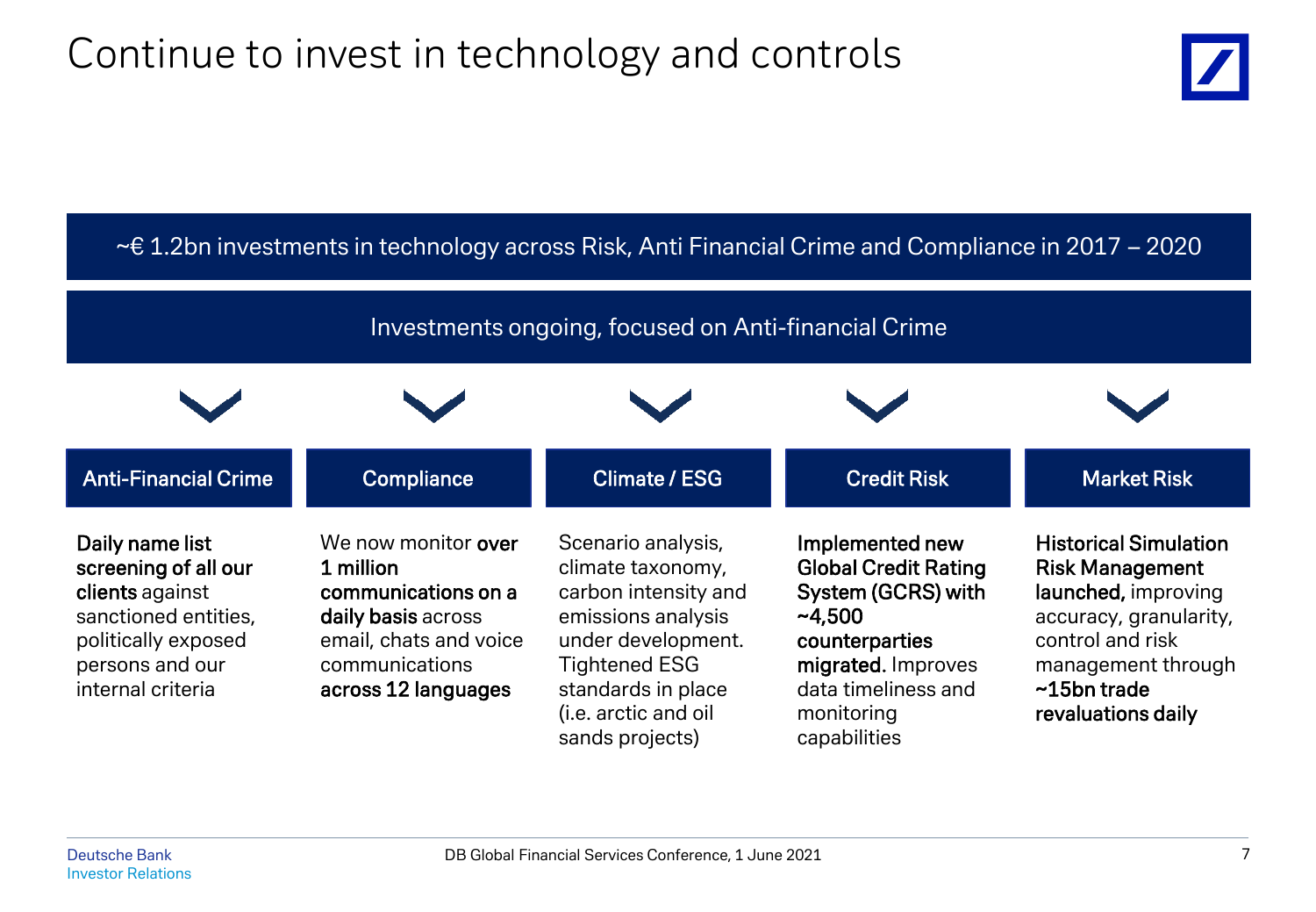# Client trust and employee engagement is growing





Employee Barometer results

Source: Group Brand Market Research (GBMR) Reputation Tracking, January 2021 and Employee Barometer, April 2021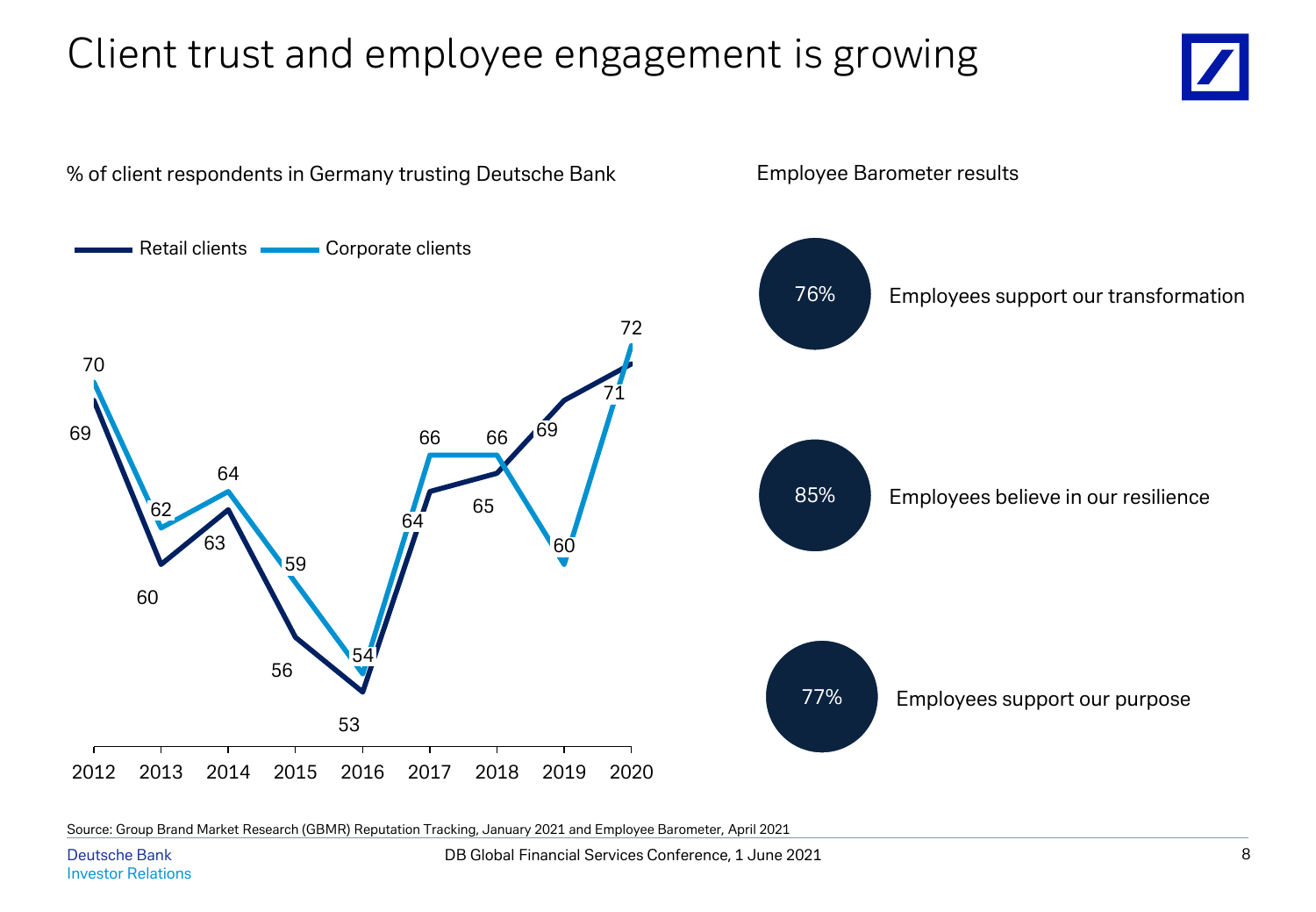#### Progress made on strategic priorities Q1 2021



#### Investment Bank

- Double digit percentage revenue growth for the 6th consecutive quarter  $\checkmark$
- Continued client re-engagement and growth in client intensity  $\checkmark$



- $\sqrt{\epsilon}$  15bn of net inflows across AuM and net new loans, in line with our 2021 ambition
- $\sqrt{\phantom{a}}$  Reached agreement with workers council on distribution network optimization to close ~150 branches in Germany in 2021

PBT +92%

#### Corporate Bank

- $\checkmark$   $\in$  83bn deposits under charging agreements with quarterly revenues of € 74m
- ✔ Progress in clearing payments via online marketplaces and expansion of partnership with Mastercard



#### Private Bank **Asset Management** Asset Management

- $\sqrt{ }$  At  $\in$  820bn, AuM reached record highs for DWS with growth in our targeted asset classes
- DWS laid foundations for a standalone technology platform  $\sqrt{2}$



RoTE +3ppt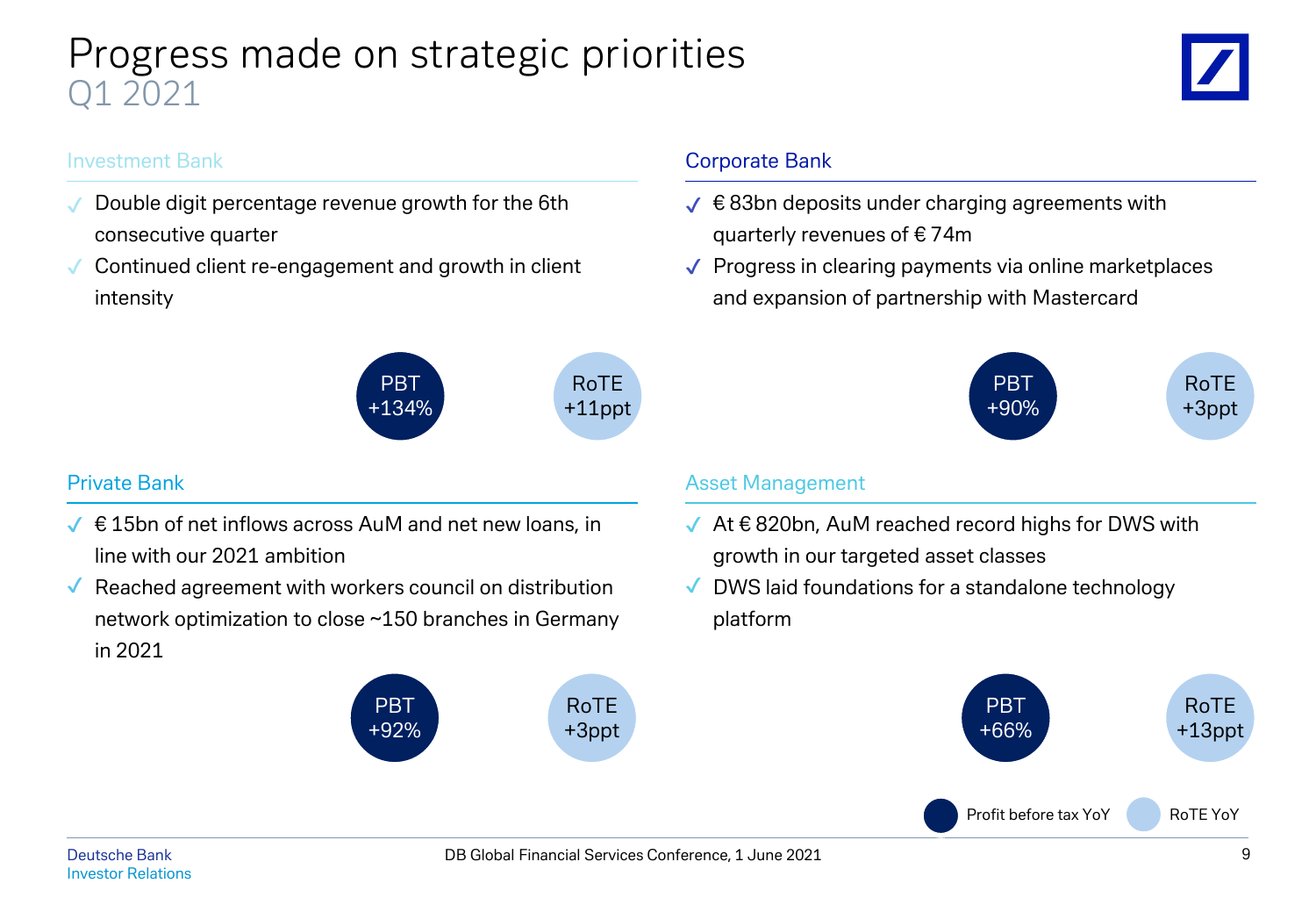## Well positioned for key structural trends



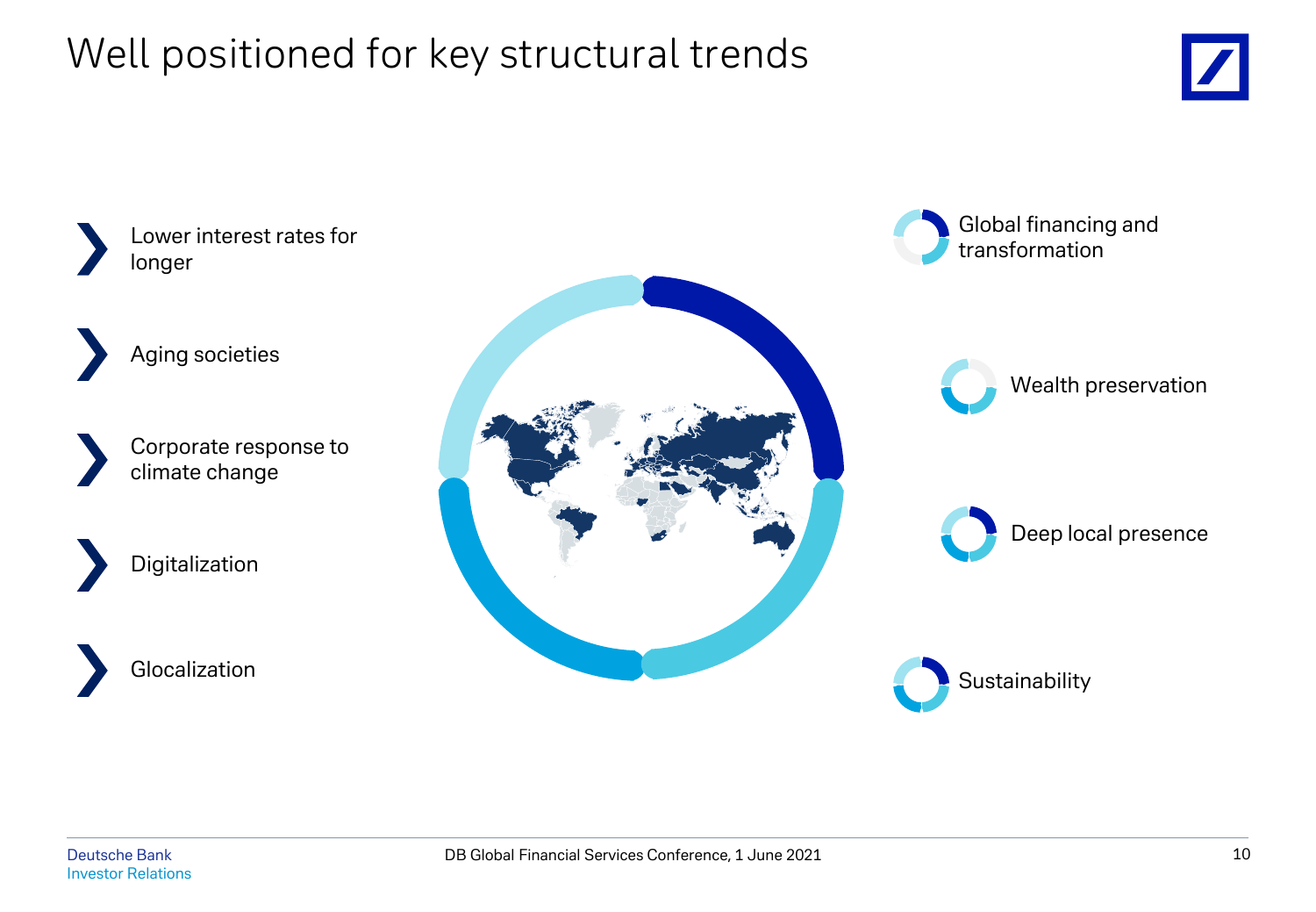#### Sustainability is a key driver for opportunities with new value potential



Key drivers resulting opportunities  $Regulators<sup>(1)</sup> impose to  
ugher policies$ Clients demand a credible partner Employees seek purpose Investors(2) demand transparency Public scrutinizes our efforts Clients<sup>(5)</sup> reallocate resources and require advice in their transition Society and media recognise and  $Emplovees<sup>(5,6)</sup>$  are attracted by purpose-driven companies Investors(2) increasingly decide based on ESG principles >€ 1tn sustainable investments via EU Green Deal until 2030(4) € 130tn AuM reallocated based on ESG factors by 2030(3)

(1) European Commission 'Banking and Finance: Sustainable Finance' Website; Constitutional Court of Germany, Press Release No. 31/2021 of 29 April 2021

- (2) CFA Institute: ESG Survey 2017; ESG Integration in the Americas 2018; EU Survey 2018; Global Sustainable Investment Review 2018 by the Global Sustainable Investment Alliance
- (3) Deutsche Bank Research (2020): C-SPACE Essential Market Insights for the C-Suite
- (4) European Commission (2020): Green Deal Investment Plan
- (5) HP Workforce Sustainability Survey Global Insights Report 2019 by Edelman Intelligence; Survey incl. Deutsche Bank employees: Value of banking Sustainability, 2018
- (6) Gallup The Future of Your Workplace Depends on Your Purpose, 2019

Deutsche Bank Investor Relations DB Global Financial Services Conference, 1 June 2021

reward improvements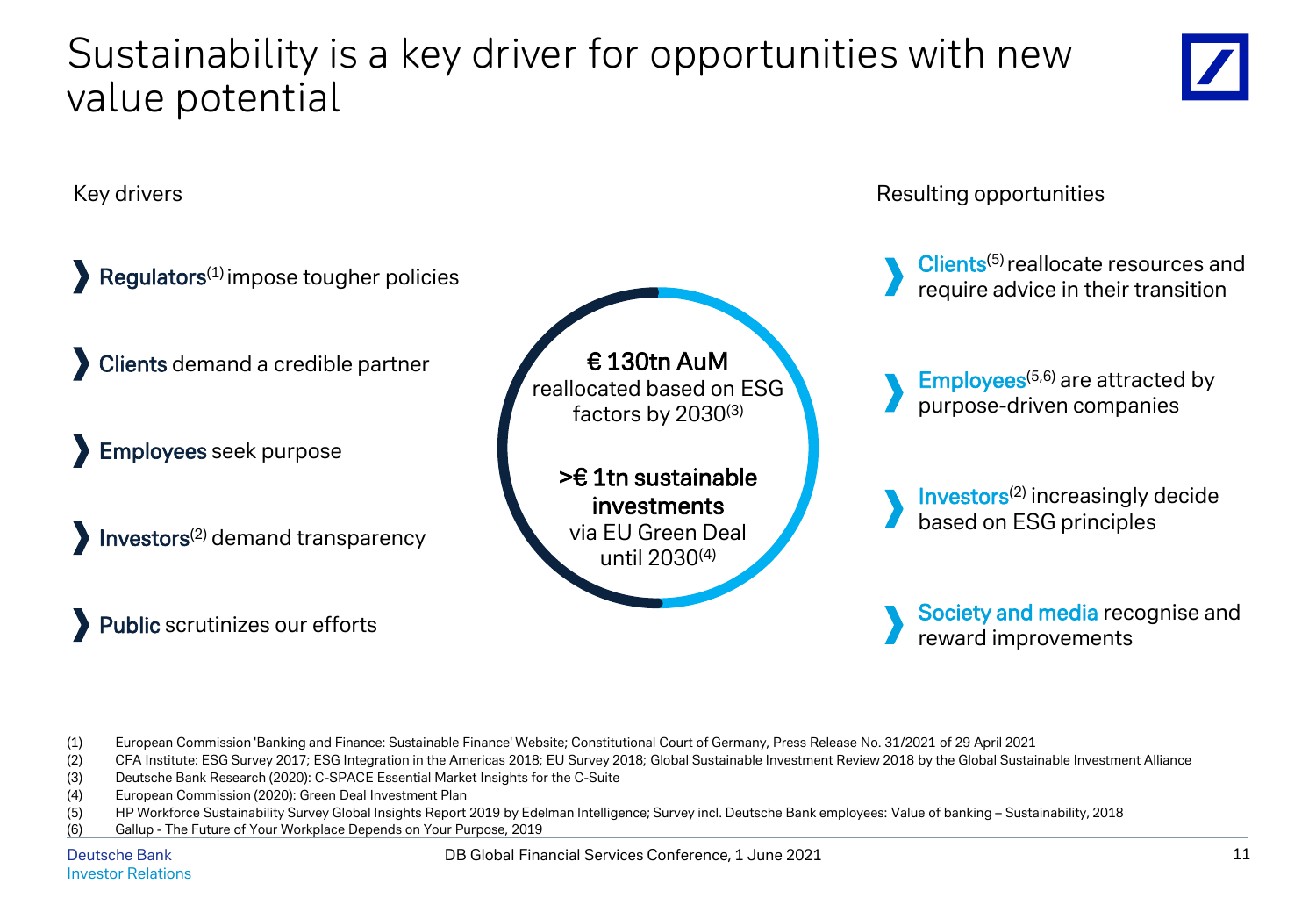# Committed to our 2022 plans and targets





#### € 5bn of capital for distribution to shareholders from 2022

(1) Adjusted costs excluding transformation charges

Deutsche Bank Investor Relations DB Global Financial Services Conference, 1 June 2021 12